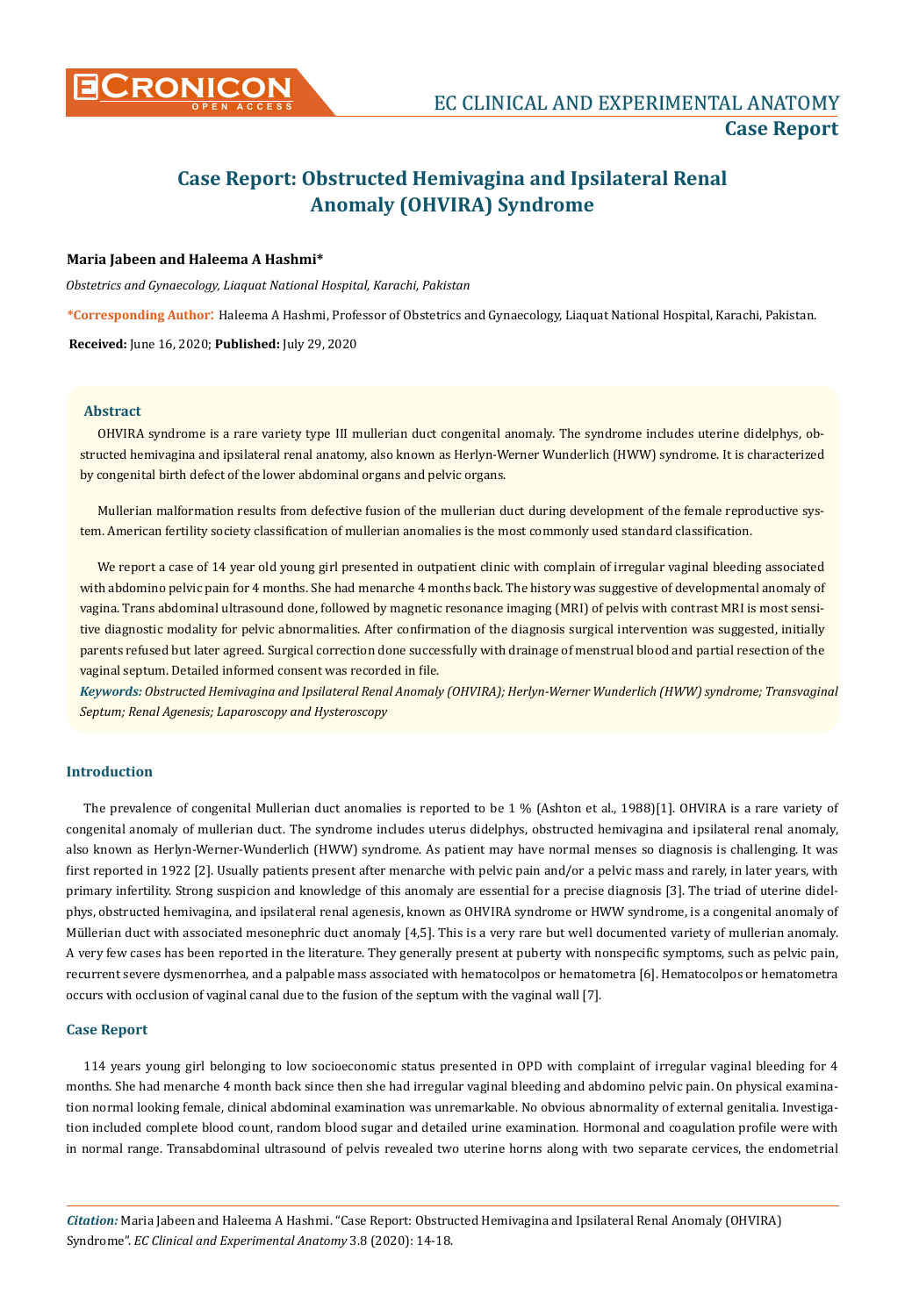thickness of right uterine horn 0.6 cm & endometrial thickness of left uterine horn was 0.3 cm. Vagina appears dilated & filled with fluid containing dense internal echoes representing blood, it approximately measures 6.1x 1.8 cm. Dilated vagina had displaced the uterus & cervix posteriorly & to the left, another tubular hypoechoic Structure is seen anterior to vagina slightly to right, it measures 3.7x0.9 cm, its lower end is seen in communicating with lower 1/3<sup>rd</sup> of vagina. Both ovaries normal. Ultrasound also revealed absence of right kidney while left kidney was normal. Continuous vaginal bleeding further evaluation was done by MRI.

MRI showed evidence of didelphys uterus showing duplication of uterine cavity with obstructed endometrial cavity seen on left side, however heamatocolpos is seen on right side. It appears low or iso intense on T1W1 and high intensity on T2w2 images.

Both ovaries appear normal with no evidence of abnormal signal in both ovaries.

No free fluid seen in pelvic cavity.

No pelvic Lymphadenopathy seen.

The visualized muscles appear normal.

The Visualized bones are normal with no evidence of marrow replacement

Right kidney is not visualized while left kidney is normal

After taking permission from parents it was decided to do laparoscopy & examination under anaesthesia in 2015. Laparoscopy confirmed the presence of uterus didelphys with left sided enlarged hemi vagina and haematocolpos. Also vaginal examination under anaesthesia done, nick was given on hymen at 4 and 12 o'clock position, bulging was felt in vagina on right side gentle dissection with scissors created a space, left side cervix felt, partial incision of vertical septum released dark coloured collected blood, which was drained, a free communication between the patent upper portion of right hemi vagina and normal left canal secured. Her postoperative recovery was uneventful.

She has been on regular follow-up every 6 months. Last follow-up was in March, 2020. She had regular, periods rather heavy flow & dysmenorrhea controlled by NSAID (Non-Steroid Anti-Inflammatory drugs).



*Figure 1: MRI.*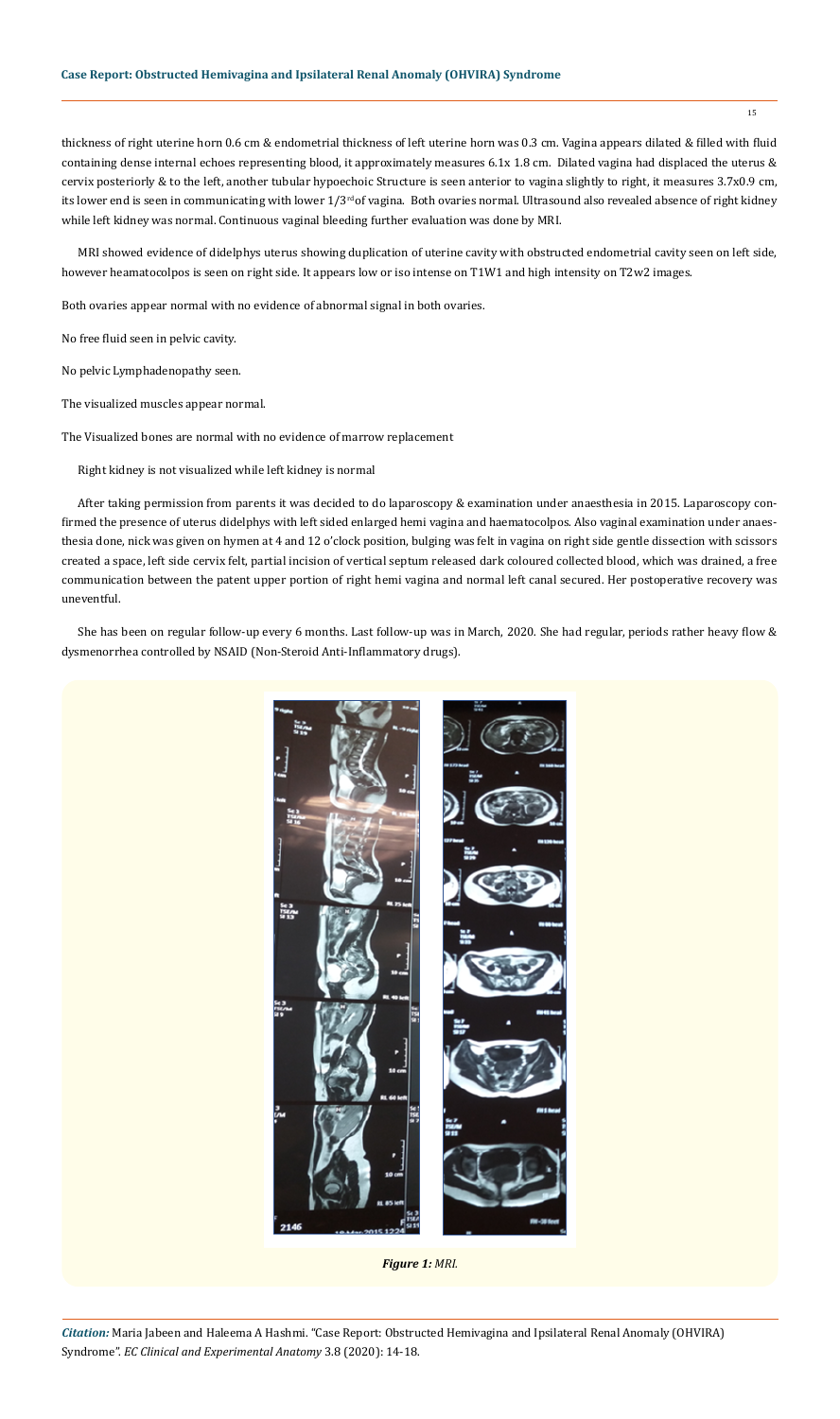#### **Discussion**

Although the true incidence of mullerian defects is about 1.1 - 3.5%. It is believed to be much higher (around 25%) in women with recurrent miscarriages and subfertility. Renal agenesis and uterus didelphys are strongly associated with each other (81%) [8].

The triad of uterine didelphys, obstructed hemivagina, and ipsilateral renal anomaly, known as OHVIRA syndrome, is a rare congenital anomaly of the Mullerian ducts and Wolffian structures.(9) The combination of obstructed hemivagina and uterus didelphys was first reported in 1922; (10) however the triad of obstructed hemivagina and uterus didelphys as well as an ipsilateral renal anomaly (OHVIRA syndrome) was initially reported in 1950. (11) Incidence of these anomalies is believed to be between 0.5 and 5.0%.(12, 13) The uterus, Fallopian tube, cervix and upper two thirds of the vagina develop from the paired mullerian ducts while the lower third of the vagina develops separately from the urogenital sinus.



*Figure: Reference: Adapted from "Te Linde's Operative Gynecology" Tenth Edition.*

The association of uterine anomalies with renal anomalies ipsilateral to the side of obstruction can be explained by embryologic arrest at the 8th week of gestation, which simultaneously affects the mullerian and metanephric ducts. Certain other renal anomalies may also be associated, such as renal dysplasia, double collecting system and ectopic ureter [13]. The condition has also been reported to be associated with high-riding aortic bifurcation, Inferior vena cava (IVC) duplication, intestinal malrotation and ovarian malposition [14]. The most common clinical presentation is pelvic pain initiating shortly after the menarche, associated with a vaginal or pelvic mass and normal menstrual periods. The didelphys uterus in these cases is associated with reproductive issues such as miscarriages, preterm labor, and placental dysfunction. Rare presentations may include intermenstrual bleeding, acute retention of urine, fever, vomiting, and abdominal swelling [15-18].

*Citation:* Maria Jabeen and Haleema A Hashmi. "Case Report: Obstructed Hemivagina and Ipsilateral Renal Anomaly (OHVIRA) Syndrome". *EC Clinical and Experimental Anatomy* 3.8 (2020): 14-18.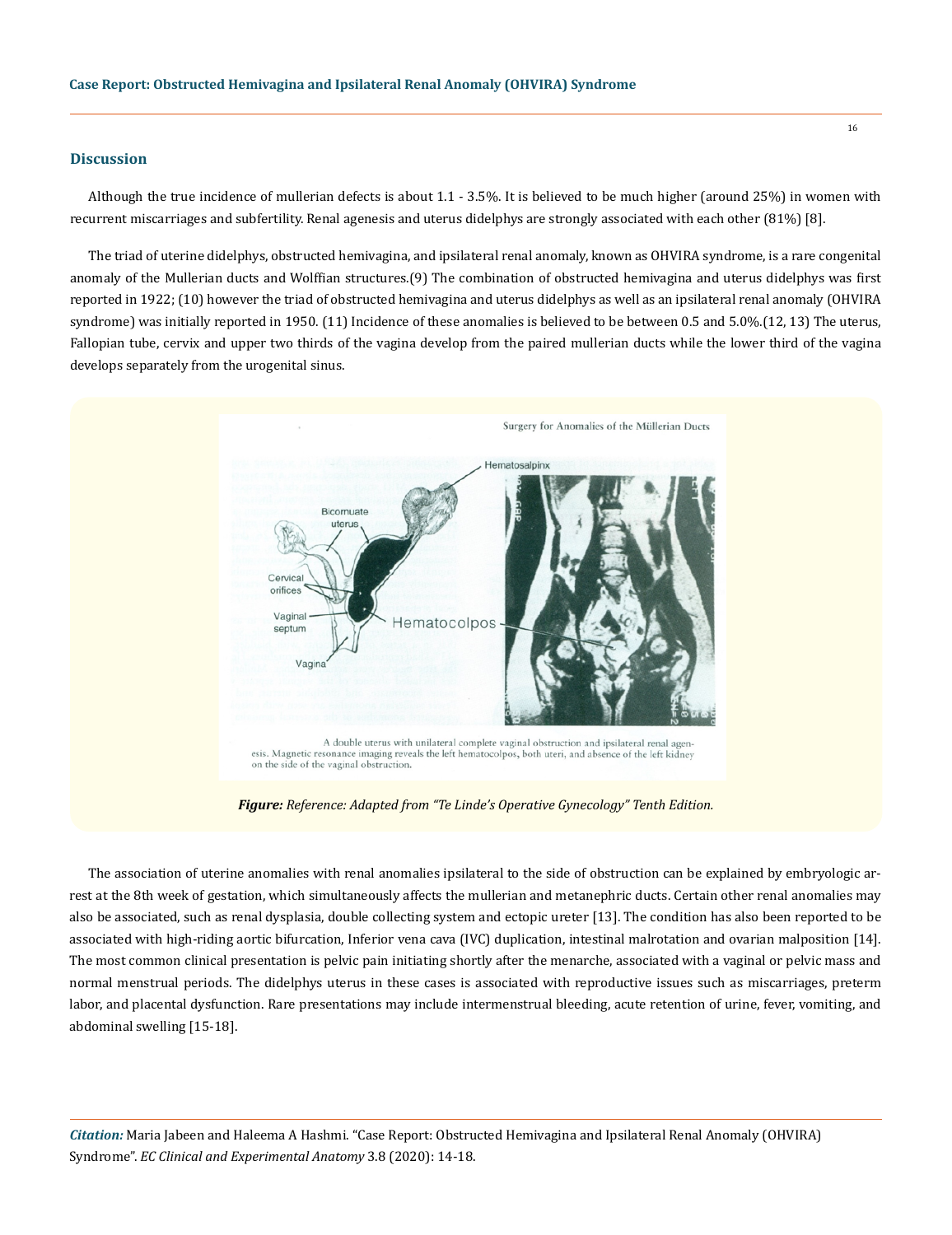Most of the patients suffering from this syndrome are diagnosed late due to its rarity and the nonspecific clinical presentation. Moreover, the menstrual flow that comes from the patent unobstructed hemivagina gives the impression of normal menses. Consequently accurate diagnosis and surgical treatment may be delayed for several months or even years. Imaging modalities used to diagnose this condition include ultrasonography, and MRI. Computed tomography (CT) has a limited role in evaluation of the female pelvis.

The standard surgical treatment for obstructed hemivagina is surgical excision of vaginal septum. In cases where incomplete excision is done after sometime stenosis occur & further treatment is required. Laparoscopy is utilized to confirm diagnosis or for concurrent endometriosis treatment. some surgeons utilize abdomino pelvic approach. In this patient we mainly use vaginal approach. Some studies also reported Hysteroscopic resection of vaginal septum avoiding hymenotomy if it is of concern.

# **Conclusion**

OHVIRA syndrome is a rare variety of female urogenital anomaly, requires knowledge of this abnormality to raise suspicion when young girls present with dysmenorrhea. Generally Ultrasonography (USG) and MRI clinch the diagnosis. A surgical correction restores normal menstrual cycle, sexual and reproductive functions and to avoid long-term complications i.e. pyocolpos, chronic cryptomenorrhea and endometriosis.

## **Bibliography**

- 1. Ashton D., *et al.* ["The incidence of asymptomatic uterine anomalies in women undergoing transcervical tubal sterilization".](https://pubmed.ncbi.nlm.nih.gov/3380507/) *Obstetrics [and Gynecology](https://pubmed.ncbi.nlm.nih.gov/3380507/)* 72 (1988): 28-30.
- 2. [Shah DK and Laufer MR. "Obstructed hemivagina and ipsilateral renal anomaly \(OHVIRA\) syndrome with a single uterus".](https://www.ncbi.nlm.nih.gov/pmc/articles/PMC5798792/) *Fertility and Sterility* [96 \(2011\): e39-e41.](https://www.ncbi.nlm.nih.gov/pmc/articles/PMC5798792/)
- 3. Mandava A., *et al.* ["OHVIRA syndrome \(obstructed hemivagina and ipsilateral renal anomaly\) with uterus didelphys, an unusual pre](https://pubmed.ncbi.nlm.nih.gov/22421561/)sentation: an unusual presentation". *[Journal of Pediatric and Adolescent Gynecology](https://pubmed.ncbi.nlm.nih.gov/22421561/)* 25 (2012): e23-e25.
- 4. [Beer WM and Carstairs SD. "Herlyn Werner Wunderlich syndrome: an unusual presentation of acute vaginal pain".](https://pubmed.ncbi.nlm.nih.gov/23810118/) *The Journal of [Emergency Medicine](https://pubmed.ncbi.nlm.nih.gov/23810118/)* 45 (2013): 541-543.
- 5. Gholoum S., *et al.* ["Management and outcome of patients with combined vaginal septum, bifid uterus, and ipsilateral renal agenesis](https://pubmed.ncbi.nlm.nih.gov/16677898/)  [\(Herlyn-Werner-Wunderlich syndrome\)".](https://pubmed.ncbi.nlm.nih.gov/16677898/) *Journal of Pediatric Surgery* 41 (2006): 987-992.
- 6. Del Vescovo R., *et al.* ["Herlyn-Werner-Wunderlich syndrome: MRI findings, radiological guide \(two cases and literature review\), and](https://bmcmedimaging.biomedcentral.com/articles/10.1186/1471-2342-12-4)  differential diagnosis". *[BMC Medical Imaging](https://bmcmedimaging.biomedcentral.com/articles/10.1186/1471-2342-12-4)* 9.12 (2012): 4.
- 7. Hulya Ozturk., *et al.* ["Role of OHVIRA syndrome in renal agenesis: a case report".](http://pediatricurologycasereports.com/ojs/index.php/pucr/article/view/12) *Pediatric Urology Case Reports* 1.2 (2014): 5-11.
- 8. Sunil K Bajaj., *et al.* ["OHVIRA: Uterus didelphys, blind hemivagina and ipsilateral renal agenesis: Advantage MRI".](https://www.ncbi.nlm.nih.gov/pmc/articles/PMC3409925/) *Journal of Human [Reproductive Sciences](https://www.ncbi.nlm.nih.gov/pmc/articles/PMC3409925/)* 5.1 (2012): 67-70.
- 9. Kimble RM., *et al.* ["The obstructed hemivagina, ipsilateral renal anomaly, uterus didelphys triad".](https://pubmed.ncbi.nlm.nih.gov/19780744/) *The Australian and New Zealand [Journal of Obstetrics and Gynaecology](https://pubmed.ncbi.nlm.nih.gov/19780744/)* 49 (2009): 554e7.
- 10. Purslow CE. "A case of unilateral haematocolpos, hematometra and haematosalpinx". *British Journal of Obstetrics and Gynaecology* 29 (1922): 643.

*Citation:* Maria Jabeen and Haleema A Hashmi. "Case Report: Obstructed Hemivagina and Ipsilateral Renal Anomaly (OHVIRA) Syndrome". *EC Clinical and Experimental Anatomy* 3.8 (2020): 14-18.

17